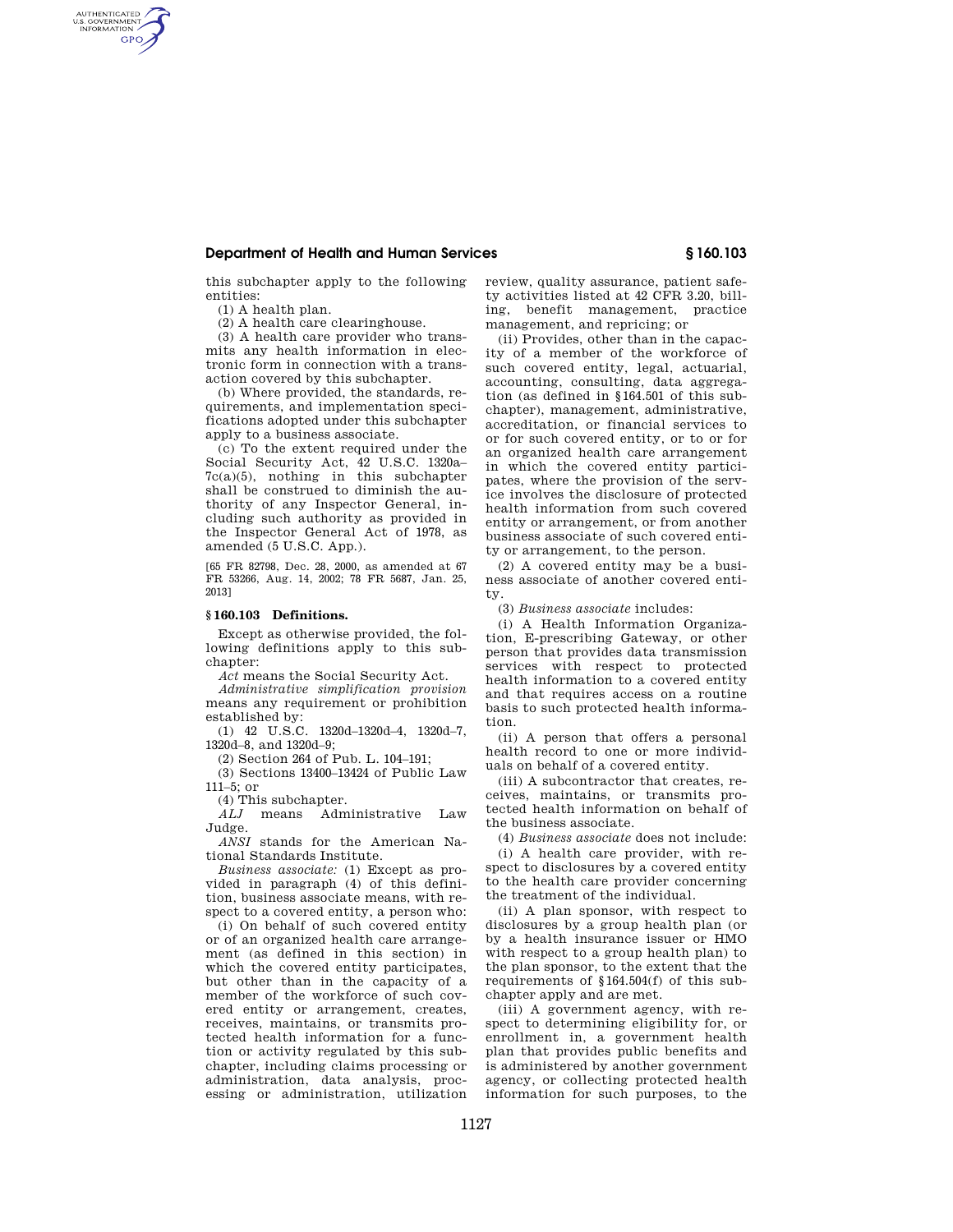**§ 160.103 45 CFR Subtitle A (10–1–15 Edition)** 

extent such activities are authorized by law.

(iv) A covered entity participating in an organized health care arrangement that performs a function or activity as described by paragraph (1)(i) of this definition for or on behalf of such organized health care arrangement, or that provides a service as described in paragraph (1)(ii) of this definition to or for such organized health care arrangement by virtue of such activities or services.

*Civil money penalty* or *penalty* means the amount determined under §160.404 of this part and includes the plural of these terms.

*CMS* stands for Centers for Medicare & Medicaid Services within the Department of Health and Human Services.

*Compliance date* means the date by which a covered entity or business associate must comply with a standard, implementation specification, requirement, or modification adopted under this subchapter.

*Covered entity* means:

(1) A health plan.

(2) A health care clearinghouse.

(3) A health care provider who transmits any health information in electronic form in connection with a transaction covered by this subchapter.

*Disclosure* means the release, transfer, provision of access to, or divulging in any manner of information outside the entity holding the information.

*EIN* stands for the employer identification number assigned by the Internal Revenue Service, U.S. Department of the Treasury. The EIN is the taxpayer identifying number of an individual or other entity (whether or not an employer) assigned under one of the following:

(1) 26 U.S.C. 6011(b), which is the portion of the Internal Revenue Code dealing with identifying the taxpayer in tax returns and statements, or corresponding provisions of prior law.

(2) 26 U.S.C. 6109, which is the portion of the Internal Revenue Code dealing with identifying numbers in tax returns, statements, and other required documents.

*Electronic media* means:

(1) Electronic storage material on which data is or may be recorded electronically, including, for example, devices in computers (hard drives) and any removable/transportable digital memory medium, such as magnetic tape or disk, optical disk, or digital memory card;

(2) Transmission media used to exchange information already in electronic storage media. Transmission media include, for example, the Internet, extranet or intranet, leased lines, dial-up lines, private networks, and the physical movement of removable/transportable electronic storage media. Certain transmissions, including of paper, via facsimile, and of voice, via telephone, are not considered to be transmissions via electronic media if the information being exchanged did not exist in electronic form immediately before the transmission.

*Electronic protected health information*  means information that comes within paragraphs  $(1)(i)$  or  $(1)(ii)$  of the definition of *protected health information* as specified in this section.

*Employer* is defined as it is in 26 U.S.C. 3401(d).

*Family member* means, with respect to an individual:

(1) A dependent (as such term is defined in 45 CFR 144.103), of the individual; or

(2) Any other person who is a first-degree, second-degree, third-degree, or fourth-degree relative of the individual or of a dependent of the individual. Relatives by affinity (such as by marriage or adoption) are treated the same as relatives by consanguinity (that is, relatives who share a common biological ancestor). In determining the degree of the relationship, relatives by less than full consanguinity (such as half-siblings, who share only one parent) are treated the same as relatives by full consanguinity (such as siblings who share both parents).

(i) First-degree relatives include parents, spouses, siblings, and children.

(ii) Second-degree relatives include grandparents, grandchildren, aunts, uncles, nephews, and nieces.

(iii) Third-degree relatives include great-grandparents, great-grandchildren, great aunts, great uncles, and first cousins.

(iv) Fourth-degree relatives include great-great grandparents, great-great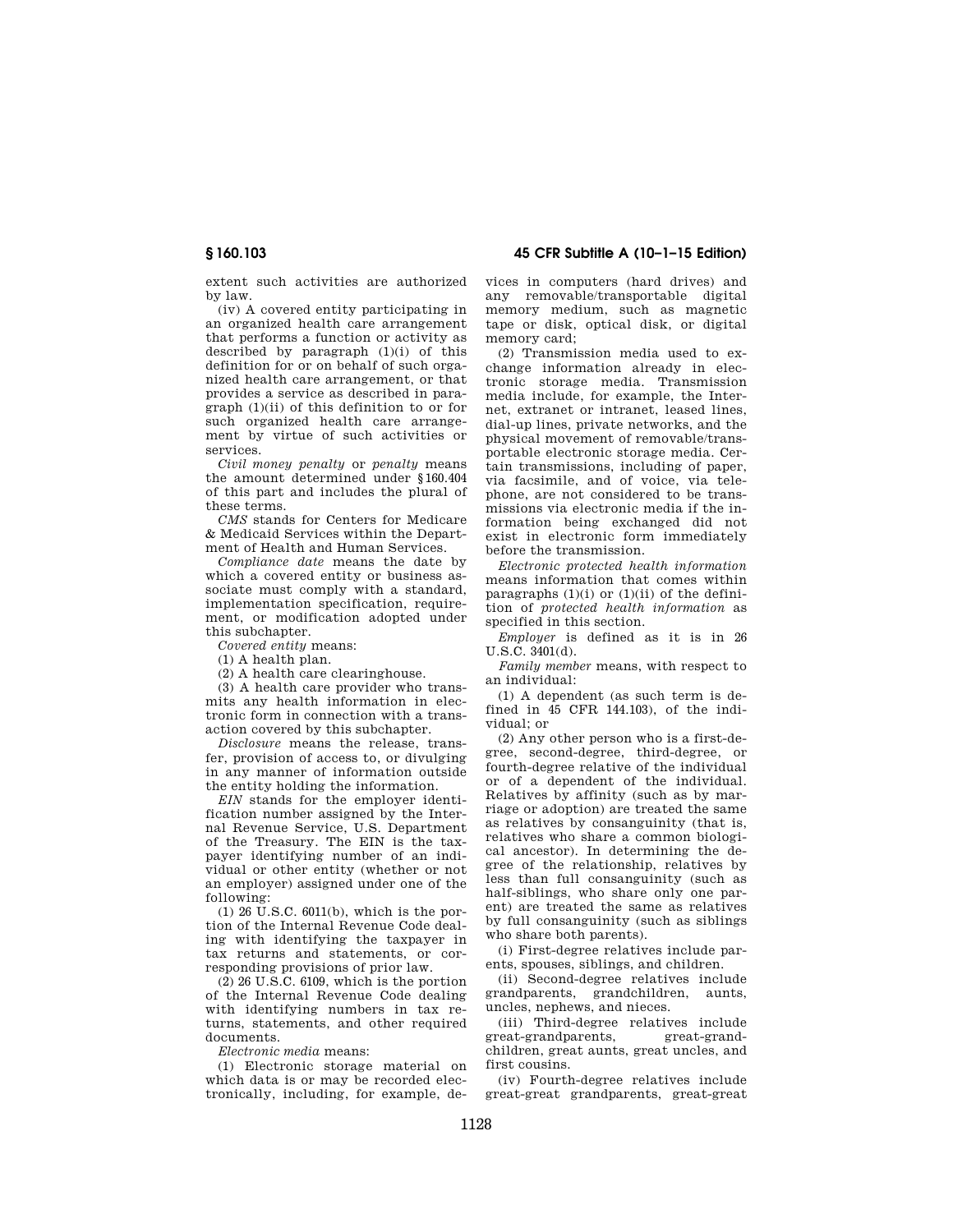## **Department of Health and Human Services § 160.103**

grandchildren, and children of first cousins.

*Genetic information* means:

(1) Subject to paragraphs (2) and (3) of this definition, with respect to an individual, information about:

(i) The individual's genetic tests;

(ii) The genetic tests of family members of the individual;

(iii) The manifestation of a disease or disorder in family members of such individual; or

(iv) Any request for, or receipt of, genetic services, or participation in clinical research which includes genetic services, by the individual or any family member of the individual.

(2) Any reference in this subchapter to genetic information concerning an individual or family member of an individual shall include the genetic information of:

(i) A fetus carried by the individual or family member who is a pregnant woman; and

(ii) Any embryo legally held by an individual or family member utilizing an assisted reproductive technology.

(3) Genetic information excludes information about the sex or age of any individual.

*Genetic services* means:

(1) A genetic test;

(2) Genetic counseling (including obtaining, interpreting, or assessing genetic information); or

(3) Genetic education.

*Genetic test* means an analysis of human DNA, RNA, chromosomes, proteins, or metabolites, if the analysis detects genotypes, mutations, or chromosomal changes. Genetic test does not include an analysis of proteins or metabolites that is directly related to a manifested disease, disorder, or pathological condition.

*Group health plan* (also see definition of *health plan* in this section) means an employee welfare benefit plan (as defined in section 3(1) of the Employee Retirement Income and Security Act of 1974 (ERISA), 29 U.S.C. 1002(1)), including insured and self-insured plans, to the extent that the plan provides medical care (as defined in section  $2791(a)(2)$  of the Public Health Service Act (PHS Act), 42 U.S.C. 300gg–91(a)(2)), including items and services paid for as medical care, to employees or their dependents directly or through insurance, reimbursement, or otherwise, that:

(1) Has 50 or more participants (as defined in section 3(7) of ERISA, 29 U.S.C. 1002(7)); or

(2) Is administered by an entity other than the employer that established and maintains the plan.

*HHS* stands for the Department of Health and Human Services.

*Health care* means care, services, or supplies related to the health of an individual. *Health care* includes, but is not limited to, the following:

(1) Preventive, diagnostic, therapeutic, rehabilitative, maintenance, or palliative care, and counseling, service, assessment, or procedure with respect to the physical or mental condition, or functional status, of an individual or that affects the structure or function of the body; and

(2) Sale or dispensing of a drug, device, equipment, or other item in accordance with a prescription.

*Health care clearinghouse* means a public or private entity, including a billing service, repricing company, community health management information system or community health information system, and ''value-added'' networks and switches, that does either of the following functions:

(1) Processes or facilitates the processing of health information received from another entity in a nonstandard format or containing nonstandard data content into standard data elements or a standard transaction.

(2) Receives a standard transaction from another entity and processes or facilitates the processing of health information into nonstandard format or nonstandard data content for the receiving entity.

*Health care provider* means a provider of services (as defined in section 1861(u) of the Act,  $42$  U.S.C.  $1395x(u)$ , a provider of medical or health services (as defined in section 1861(s) of the Act, 42 U.S.C. 1395x(s)), and any other person or organization who furnishes, bills, or is paid for health care in the normal course of business.

*Health information* means any information, including genetic information, whether oral or recorded in any form or medium, that: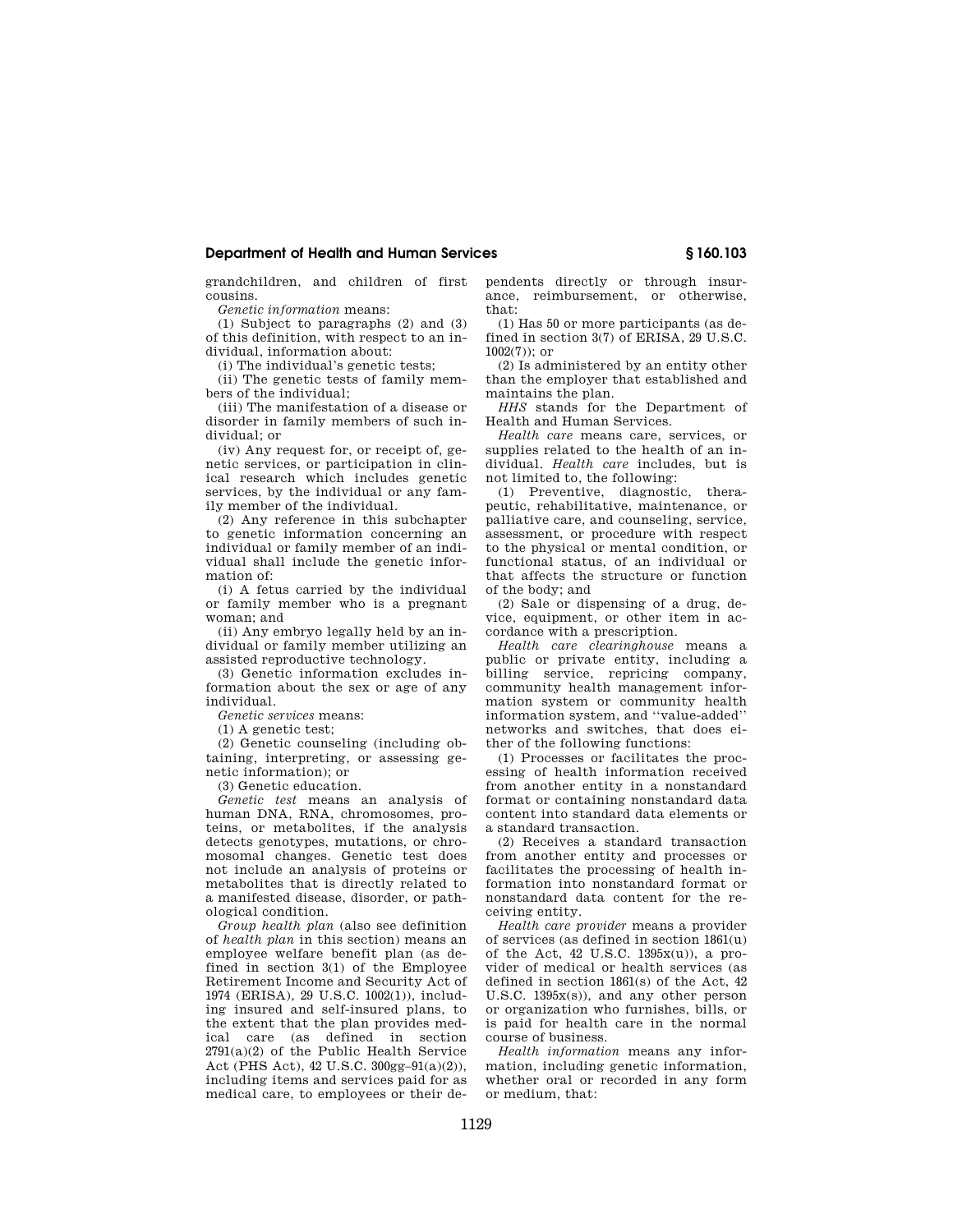**§ 160.103 45 CFR Subtitle A (10–1–15 Edition)** 

(1) Is created or received by a health care provider, health plan, public health authority, employer, life insurer, school or university, or health care clearinghouse; and

(2) Relates to the past, present, or future physical or mental health or condition of an individual; the provision of health care to an individual; or the past, present, or future payment for the provision of health care to an individual.

*Health insurance issuer* (as defined in section 2791(b)(2) of the PHS Act, 42 U.S.C.  $300$ gg- $91(b)(2)$  and used in the definition of *health plan* in this section) means an insurance company, insurance service, or insurance organization (including an HMO) that is licensed to engage in the business of insurance in a State and is subject to State law that regulates insurance. Such term does not include a group health plan.

*Health maintenance organization*   $(HMO)$  (as defined in section  $2791(b)(3)$ of the PHS Act, 42 U.S.C. 300gg–91(b)(3) and used in the definition of *health plan*  in this section) means a federally qualified HMO, an organization recognized as an HMO under State law, or a similar organization regulated for solvency under State law in the same manner and to the same extent as such an HMO.

*Health plan* means an individual or group plan that provides, or pays the cost of, medical care (as defined in section  $2791(a)(2)$  of the PHS Act,  $42 \text{ U.S.C.}$ 300gg–91(a)(2)).

(1) *Health plan* includes the following, singly or in combination:

(i) A group health plan, as defined in this section.

(ii) A health insurance issuer, as defined in this section.

(iii) An HMO, as defined in this section.

(iv) Part A or Part B of the Medicare program under title XVIII of the Act.

(v) The Medicaid program under title XIX of the Act, 42 U.S.C. 1396, *et seq.* 

(vi) The Voluntary Prescription Drug Benefit Program under Part D of title XVIII of the Act, 42 U.S.C. 1395w–101 through 1395w–152.

(vii) An issuer of a Medicare supplemental policy (as defined in section  $1882(g)(1)$  of the Act, 42 U.S.C.  $1395ss(g)(1)$ ).

(viii) An issuer of a long-term care policy, excluding a nursing home fixed indemnity policy.

(ix) An employee welfare benefit plan or any other arrangement that is established or maintained for the purpose of offering or providing health benefits to the employees of two or more employers.

 $(x)$  The health care program for uniformed services under title 10 of the United States Code.

(xi) The veterans health care program under 38 U.S.C. chapter 17.

(xii) The Indian Health Service program under the Indian Health Care Improvement Act, 25 U.S.C. 1601, *et seq.* 

(xiii) The Federal Employees Health Benefits Program under 5 U.S.C. 8902, *et seq.* 

(xiv) An approved State child health plan under title XXI of the Act, providing benefits for child health assistance that meet the requirements of section 2103 of the Act, 42 U.S.C. 1397, *et seq.* 

(xv) The Medicare Advantage program under Part C of title XVIII of the Act, 42 U.S.C. 1395w–21 through 1395w– 28.

(xvi) A high risk pool that is a mechanism established under State law to provide health insurance coverage or comparable coverage to eligible individuals.

(xvii) Any other individual or group plan, or combination of individual or group plans, that provides or pays for the cost of medical care (as defined in section  $2791(a)(2)$  of the PHS Act, 42  $U.S.C. 300gg-91(a)(2)$ .

(2) *Health plan* excludes:

(i) Any policy, plan, or program to the extent that it provides, or pays for the cost of, excepted benefits that are listed in section 2791(c)(1) of the PHS Act, 42 U.S.C. 300gg–91(c)(1); and

(ii) A government-funded program (other than one listed in paragraph  $(1)(i)$ – $(xvi)$  of this definition):

(A) Whose principal purpose is other than providing, or paying the cost of, health care; or

(B) Whose principal activity is:

(1) The direct provision of health care to persons; or

(2) The making of grants to fund the direct provision of health care to persons.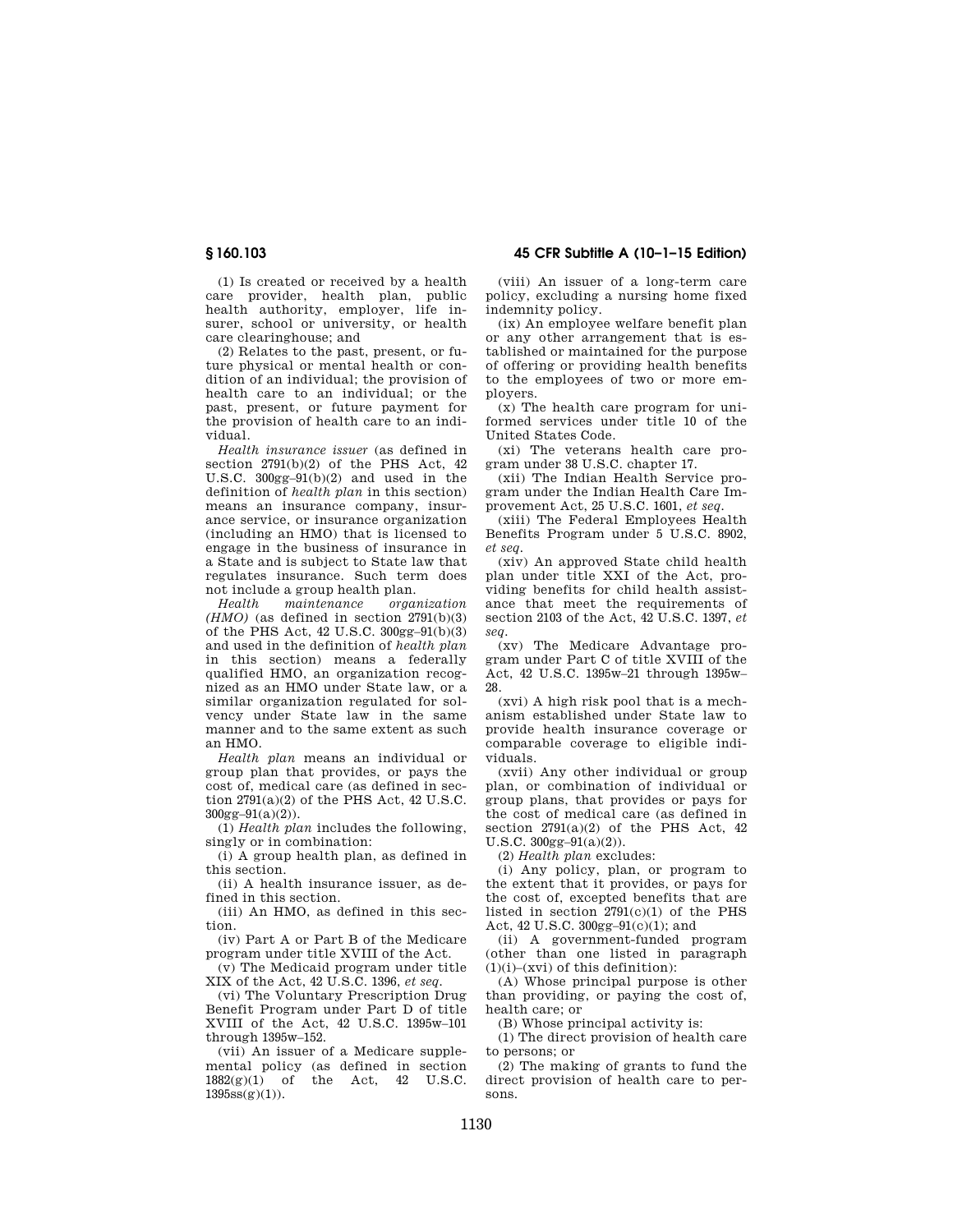## **Department of Health and Human Services § 160.103**

*Implementation specification* means specific requirements or instructions for implementing a standard.

*Individual* means the person who is the subject of protected health information.

*Individually identifiable health information* is information that is a subset of health information, including demographic information collected from an individual, and:

(1) Is created or received by a health care provider, health plan, employer, or health care clearinghouse; and

(2) Relates to the past, present, or future physical or mental health or condition of an individual; the provision of health care to an individual; or the past, present, or future payment for the provision of health care to an individual; and

(i) That identifies the individual; or

(ii) With respect to which there is a reasonable basis to believe the information can be used to identify the individual.

*Manifestation* or *manifested* means, with respect to a disease, disorder, or pathological condition, that an individual has been or could reasonably be diagnosed with the disease, disorder, or pathological condition by a health care professional with appropriate training and expertise in the field of medicine involved. For purposes of this subchapter, a disease, disorder, or pathological condition is not manifested if the diagnosis is based principally on genetic information.

*Modify* or *modification* refers to a change adopted by the Secretary, through regulation, to a standard or an implementation specification.

*Organized health care arrangement*  means:

(1) A clinically integrated care setting in which individuals typically receive health care from more than one health care provider;

(2) An organized system of health care in which more than one covered entity participates and in which the participating covered entities:

(i) Hold themselves out to the public as participating in a joint arrangement; and

(ii) Participate in joint activities that include at least one of the following:

(A) Utilization review, in which health care decisions by participating covered entities are reviewed by other participating covered entities or by a third party on their behalf;

(B) Quality assessment and improvement activities, in which treatment provided by participating covered entities is assessed by other participating covered entities or by a third party on their behalf; or

(C) Payment activities, if the financial risk for delivering health care is shared, in part or in whole, by participating covered entities through the joint arrangement and if protected health information created or received by a covered entity is reviewed by other participating covered entities or by a third party on their behalf for the purpose of administering the sharing of financial risk.

(3) A group health plan and a health insurance issuer or HMO with respect to such group health plan, but only with respect to protected health information created or received by such health insurance issuer or HMO that relates to individuals who are or who have been participants or beneficiaries in such group health plan;

(4) A group health plan and one or more other group health plans each of which are maintained by the same plan sponsor; or

(5) The group health plans described in paragraph (4) of this definition and health insurance issuers or HMOs with respect to such group health plans, but only with respect to protected health information created or received by such health insurance issuers or HMOs that relates to individuals who are or have been participants or beneficiaries in any of such group health plans.

*Person* means a natural person, trust or estate, partnership, corporation, professional association or corporation, or other entity, public or private.

*Protected health information* means individually identifiable health information:

(1) Except as provided in paragraph (2) of this definition, that is:

(i) Transmitted by electronic media;

(ii) Maintained in electronic media; or

(iii) Transmitted or maintained in any other form or medium.